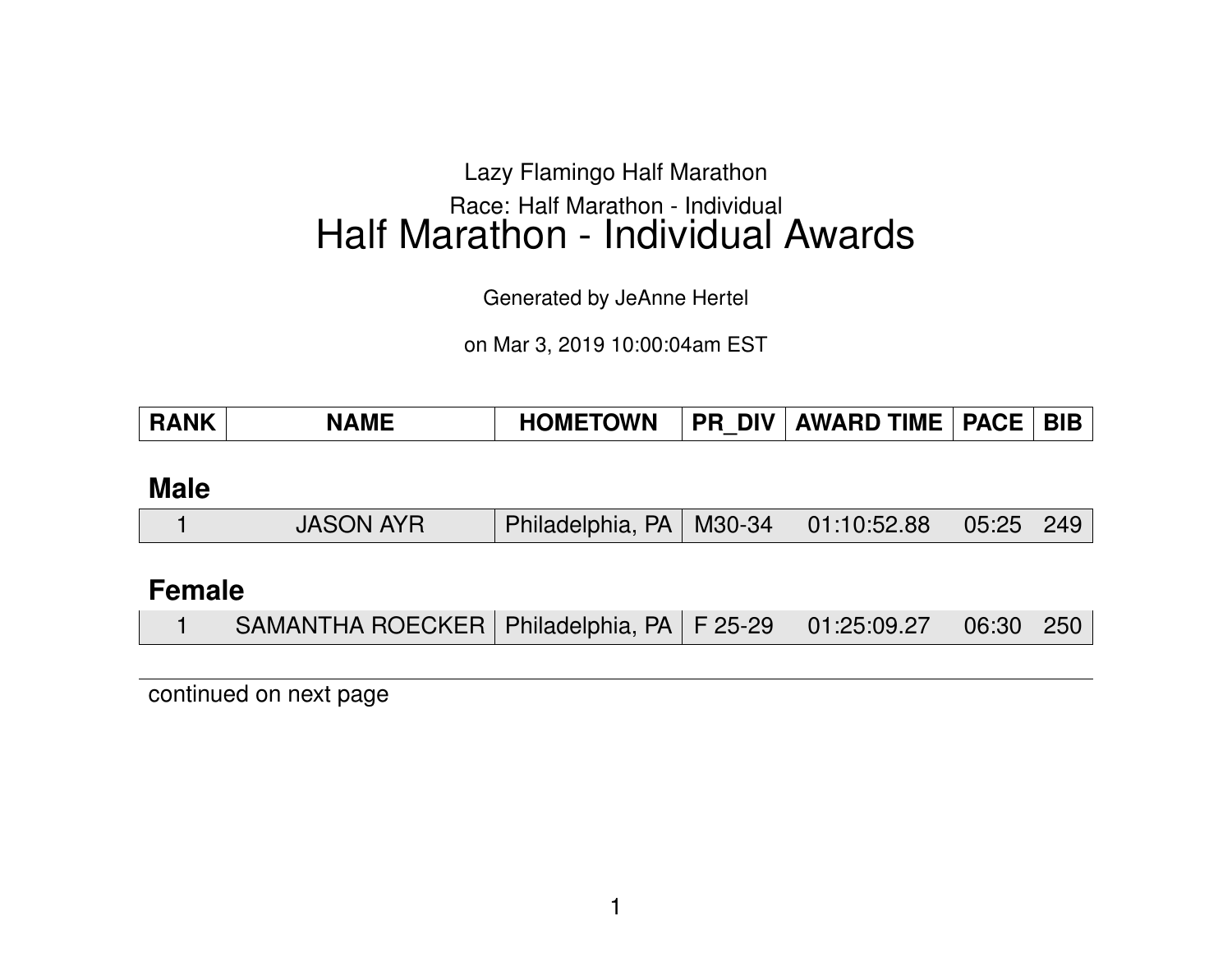| <b>RANK</b> | <b>NAME</b>      | <b>HOMETOWN</b> | <b>PR DIV</b> | AWARD TIME   PACE   BIB |       |     |
|-------------|------------------|-----------------|---------------|-------------------------|-------|-----|
|             | <b>M MASTERS</b> |                 |               |                         |       |     |
|             | <b>JEFF EAST</b> | Fort Myers, FL  | M 45-49       | 01:29:16.00             | 06:49 | 227 |

#### **F MASTERS**

|  | <b>FLORENCE CRAWFORD</b> | Fort Myers, FL |  | F 40-44   01:36:05.03   07:21   259 |  |  |
|--|--------------------------|----------------|--|-------------------------------------|--|--|
|--|--------------------------|----------------|--|-------------------------------------|--|--|

#### **M G-MASTERS**

|  | <b>CHRIS CAJOLET</b> | Vinevard Haven, MA   M 50-54   01:30:28.65   06:55   196 |  |  |  |  |
|--|----------------------|----------------------------------------------------------|--|--|--|--|
|--|----------------------|----------------------------------------------------------|--|--|--|--|

#### **F G-MASTERS**

|  | <b>SAMANTHA KEE</b> | Fort Myers, FL |  | F 50-54 01:37:30.65 07:27 19 |  |  |
|--|---------------------|----------------|--|------------------------------|--|--|
|--|---------------------|----------------|--|------------------------------|--|--|

### **M S-GRAND MASTERS**

|  | <b>ANDREAS BOEHM</b> | Cape Coral, FL |  | M 60-64 01:33:37.18 07:09 184 |  |  |
|--|----------------------|----------------|--|-------------------------------|--|--|
|--|----------------------|----------------|--|-------------------------------|--|--|

# **F S-GRAND MASTERS**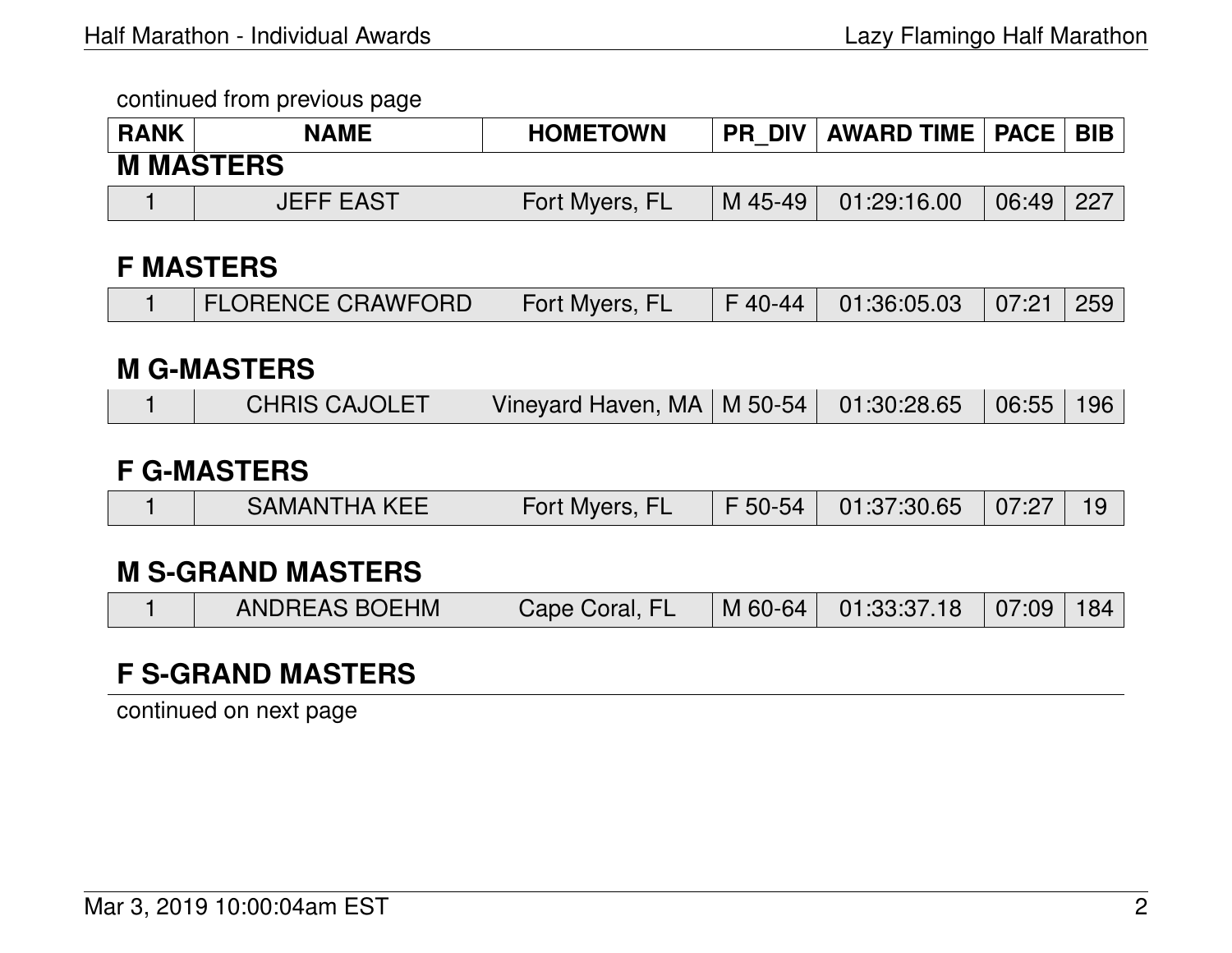| <b>RANK</b> | <b>NAME</b>        | <b>HOMETOWN</b> | PR_DIV   AWARD TIME   PACE   BIB |     |
|-------------|--------------------|-----------------|----------------------------------|-----|
|             | <b>ROBIN SMITH</b> | Cape Coral, FL  | F 60-64 01:59:32.90 09:08        | 105 |

### **M 13-19**

| <b>RONAN CAMRON</b><br>Fort Myers, FL | $\mid$ M 13-19 $\mid$ 01:33:23.69 $\mid$ 07:08 265 |
|---------------------------------------|----------------------------------------------------|
|---------------------------------------|----------------------------------------------------|

### **F 13-19**

|  | <b>JULIA CANZANO</b> | Cape Coral, FL |  | $\mid$ F 13-19 $\mid$ 01:58:58.42 $\mid$ 09:05 144 |  |  |
|--|----------------------|----------------|--|----------------------------------------------------|--|--|
|--|----------------------|----------------|--|----------------------------------------------------|--|--|

#### **M 20-24**

| DARIN DE LELYS       | Fort Myers, FL                                             | M 20-24 01:30:07.46 06:53     | 54 |
|----------------------|------------------------------------------------------------|-------------------------------|----|
| <b>COLLIN NEWTON</b> | Fort Myers, FL                                             | M 20-24 01:38:02.21 07:29 235 |    |
| <b>NICK CHENEY</b>   | North Fort Myers, FL   M 20-24   02:30:39.67   11:30   129 |                               |    |

### **F 20-24**

| <b>EMILY EDWARDS</b><br>$\mid$ F 20-24 $\mid$ 01:31:10.82 $\mid$ 06:58 $\mid$ 112<br>Cape Coral, FL |
|-----------------------------------------------------------------------------------------------------|
|-----------------------------------------------------------------------------------------------------|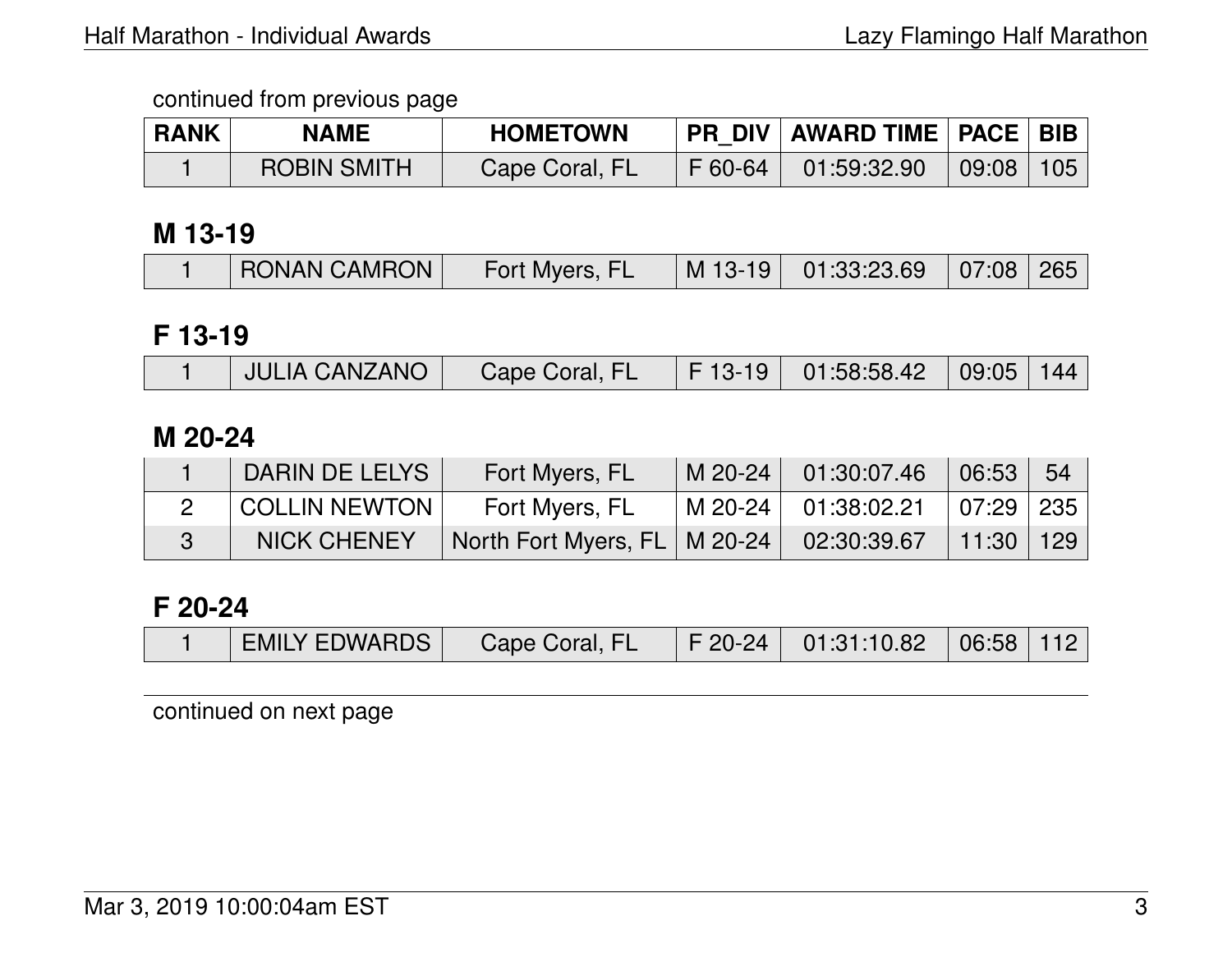| <b>RANK</b>    | <b>NAME</b>             | <b>HOMETOWN</b>            | PR DIV   AWARD TIME   PACE   BIB |       |     |
|----------------|-------------------------|----------------------------|----------------------------------|-------|-----|
| M 25-29        |                         |                            |                                  |       |     |
|                | <b>ALEX HINEBAUGH</b>   | Fort Myers, FL   M 25-29   | 01:32:52.55                      | 07:06 | 87  |
| $\overline{2}$ | <b>PATRICK GALLOGLY</b> | Fort Myers, FL   M $25-29$ | 01:33:48.53                      | 07:10 | 193 |
| $\mathbf{3}$   | <b>MARCUS MANTICA</b>   | Cape Coral, FL   M 25-29   | 01:45:50.80                      | 08:05 | 277 |

### **F 25-29**

| SAMANTHA ROECKER      | Philadelphia, PA         | $\sqrt{25-29}$ | 01:25:09.27 | <del>06:30</del> | <del>250</del>   |
|-----------------------|--------------------------|----------------|-------------|------------------|------------------|
| <b>HALEY EMERSON</b>  | Fort Myers, FL           | F 25-29        | 01:53:57.75 | 08:42            | 248              |
| <b>JASMIN BRIONES</b> | Cape Coral, FL   F 25-29 |                | 01:58:59.47 | 09:05            | 155              |
| <b>KRISTEN FRESCH</b> | Cape Coral, FL           | F 25-29        | 02:05:05.02 | 09:33            | 232 <sub>1</sub> |

# **M30-34**

| <b>JASON AYR</b>         | Philadelphia, PA | <b>M30-34</b> | 01:10:52.88 | <del>05:25</del> | 249 |
|--------------------------|------------------|---------------|-------------|------------------|-----|
| <b>ROSS LENEHAN</b>      | Cape Coral, FL   | M30-34        | 01:14:04.35 | 05:40            | 221 |
| <b>OSCAR CORREDOR</b>    | Fort Myers, FL   | M30-34        | 01:25:09.45 | 06:30            | 201 |
| <b>CHRISTOPHER DRAKE</b> | Fort Myers, FL   | M30-34        | 01:33:12.96 | 07:07            | 95  |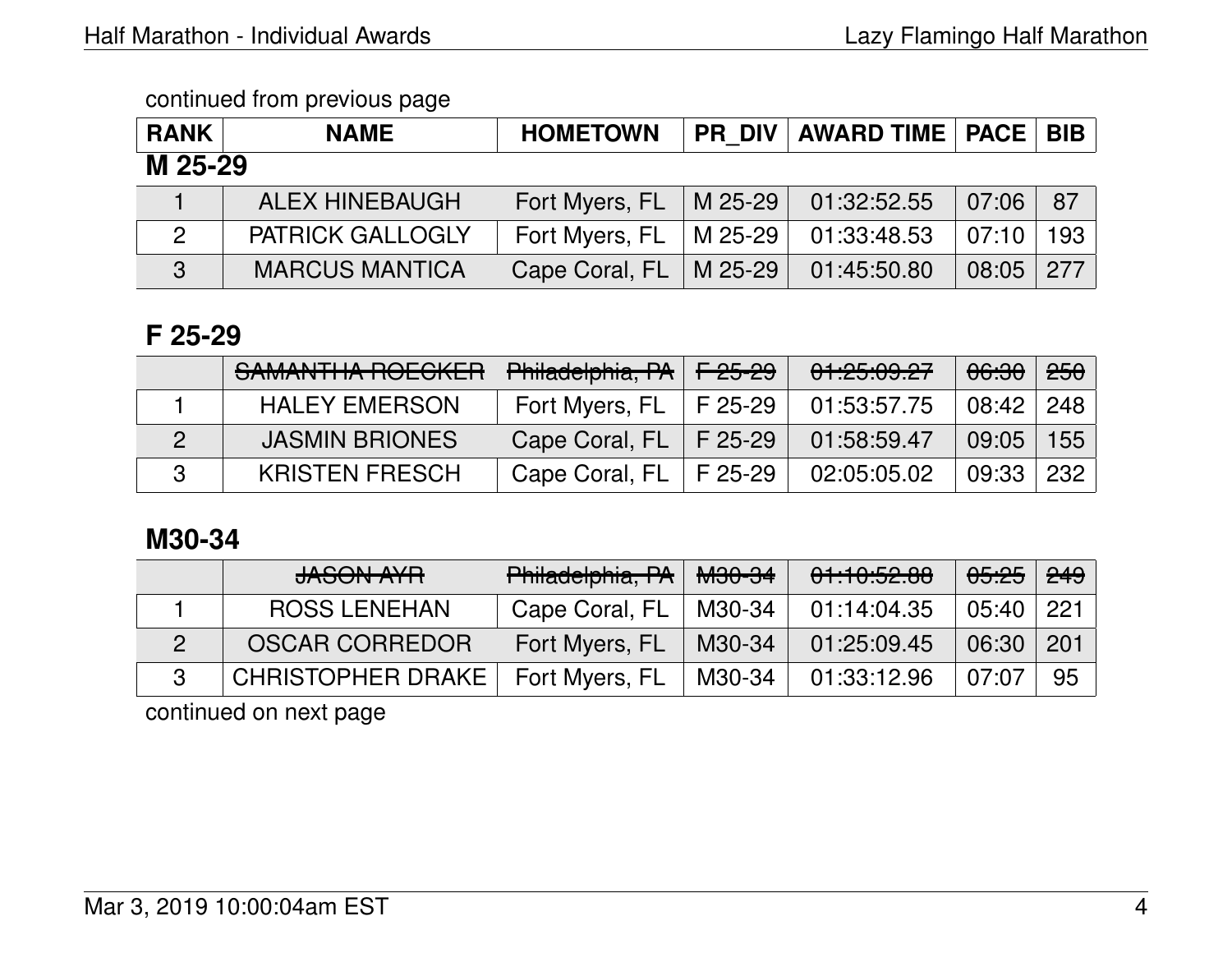| <b>RANK</b> | <b>NAME</b> | <b>HOMETOWN</b> | DIV .<br><b>PR</b> | <b>AWARD TIME   PACE   BIB</b> |  |  |
|-------------|-------------|-----------------|--------------------|--------------------------------|--|--|
|-------------|-------------|-----------------|--------------------|--------------------------------|--|--|

### **F30-34**

| DIANA SITAR                      | Fort Myers, FL      | F30-34 L | $\parallel$ 01:25:24.94 | $\sqrt{06:31}$ | $\mid$ 280 $\mid$ |
|----------------------------------|---------------------|----------|-------------------------|----------------|-------------------|
| <b>LORI ROBBINS</b>              | Fort Myers, FL      |          | F30-34   01:42:09.68    | 07:48          | 88                |
| <b>HEATHER BAUCHLE-MCFARLAND</b> | <b>Bokeelia, FL</b> | F30-34   | 01:49:57.96             | 08:24   153    |                   |

### **M35-39**

| <b>JOHN HALLEY</b>       | Fort Myers, FL | M35-39   | 01:27:28.20 | 06:41 | 143 |
|--------------------------|----------------|----------|-------------|-------|-----|
| <b>EDWARD CANTERBURY</b> | Fort Myers, FL | M35-39 I | 01:44:12.82 | 07:57 | 192 |
| <b>TODD SAUNDERS</b>     | Naples, FL     | M35-39   | 01:53:33.13 | 08:40 | 68  |

### **F35-39**

| KATHRYN REPPERGER      | Cape Coral, FL                | F35-39 | 01:35:29.99 | 07:18 245         |     |
|------------------------|-------------------------------|--------|-------------|-------------------|-----|
| <b>LETTY LUNDQUIST</b> | Fort Myers, FL                | F35-39 | 01:39:37.76 | 07:37             | 260 |
| <b>CARLA FOWELL</b>    | ∖ Lehigh Acres, FL   F35-39 ∖ |        | 01:44:25.08 | $\mid 07:58 \mid$ |     |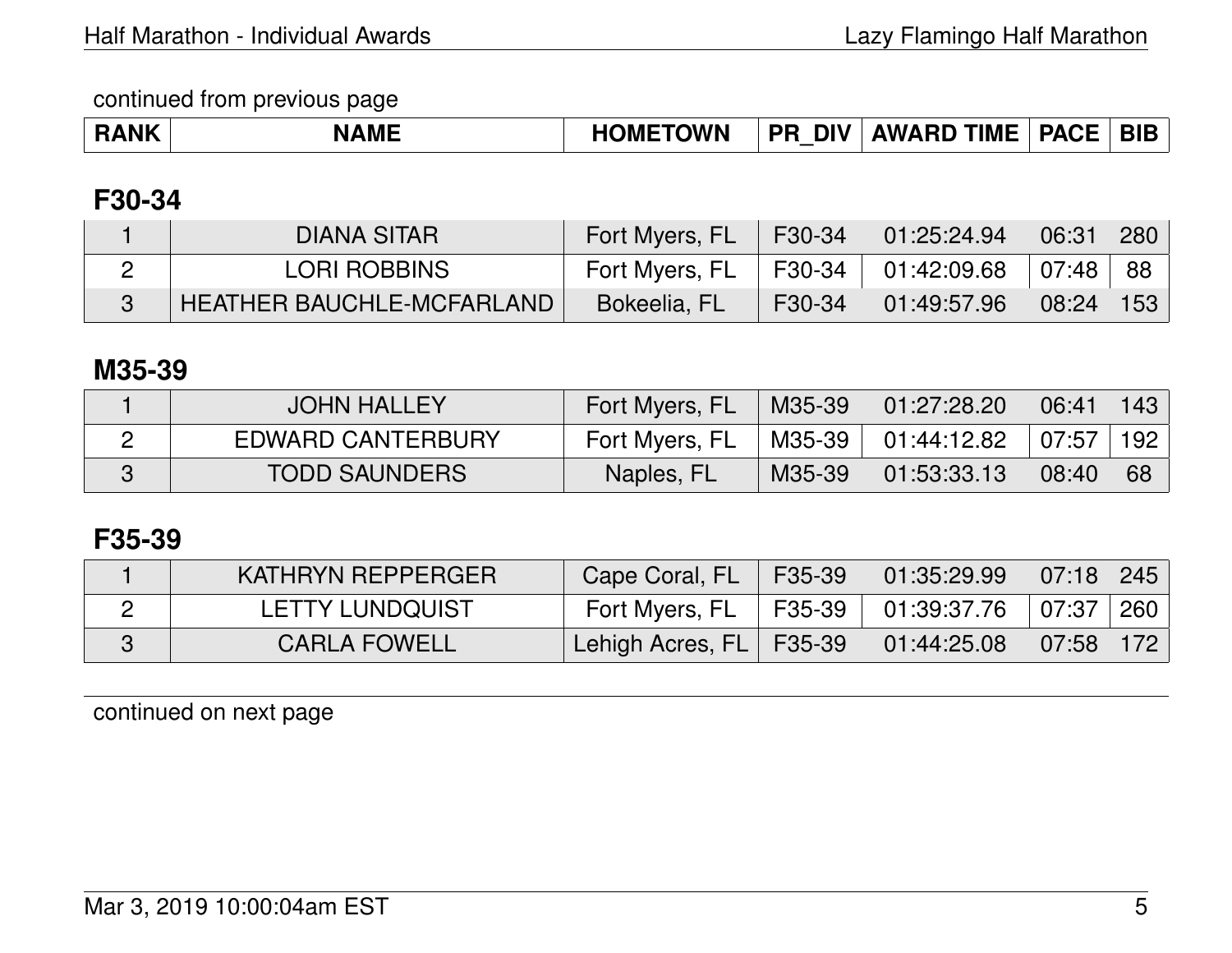| <b>RANK</b>    | <b>NAME</b>            | <b>HOMETOWN</b> | <b>PR DIV</b> | <b>AWARD TIME   PACE   BIB</b> |       |     |
|----------------|------------------------|-----------------|---------------|--------------------------------|-------|-----|
| M 40-44        |                        |                 |               |                                |       |     |
|                | <b>MIKE HAMMERSLEY</b> | Fort Myers, FL  | M 40-44       | 01:31:07.36                    | 06:58 | 236 |
| $\overline{2}$ | <b>RENE RAMIREZ</b>    | Fort Myers, FL  | M 40-44       | 01:34:59.27                    | 07:15 | 108 |
| 3              | <b>MIKE AHLBORN</b>    | Cape Coral, FL  | M 40-44       | 01:39:02.63                    | 07:34 | 276 |

# **F 40-44**

| <b>FLORENCE CRAWFORD</b> | Fort Myers, FL | <del>F 40-44</del> | 01:36:05.03 | <del>07:20</del> | <del>259</del> |
|--------------------------|----------------|--------------------|-------------|------------------|----------------|
| LYNN-MARIE LARIVIERE     | Cape Coral, FL | F40-44             | 01:39:56.14 | 07:38            | 66             |
| <b>BROOK MEDINA</b>      | Fort Myers, FL | F 40-44            | 01:54:15.37 | 08:43            | 80             |
| NICOLE TANSEY            | Cape Coral, FL | F 40-44            | 01:56:22.73 | 08:53            | 261            |

# **M 45-49**

| JEFF EAST              | Fort Myers, FL            | <del>M 45-49</del> | 01:29:16.00 | 06:49 | 227 |
|------------------------|---------------------------|--------------------|-------------|-------|-----|
| <b>WILLIAM VALENTI</b> | Fort Myers, FL            | M 45-49            | 01:30:35.38 | 06:55 | 75  |
| <b>GEORGE ULRICH</b>   | Los Angeles, CA   M 45-49 |                    | 01:34:43.82 | 07:14 | 160 |
| <b>ANTHONY SCIOLI</b>  | Cape Coral, FL            | M 45-49            | 01:38:37.80 | 07:32 | 84  |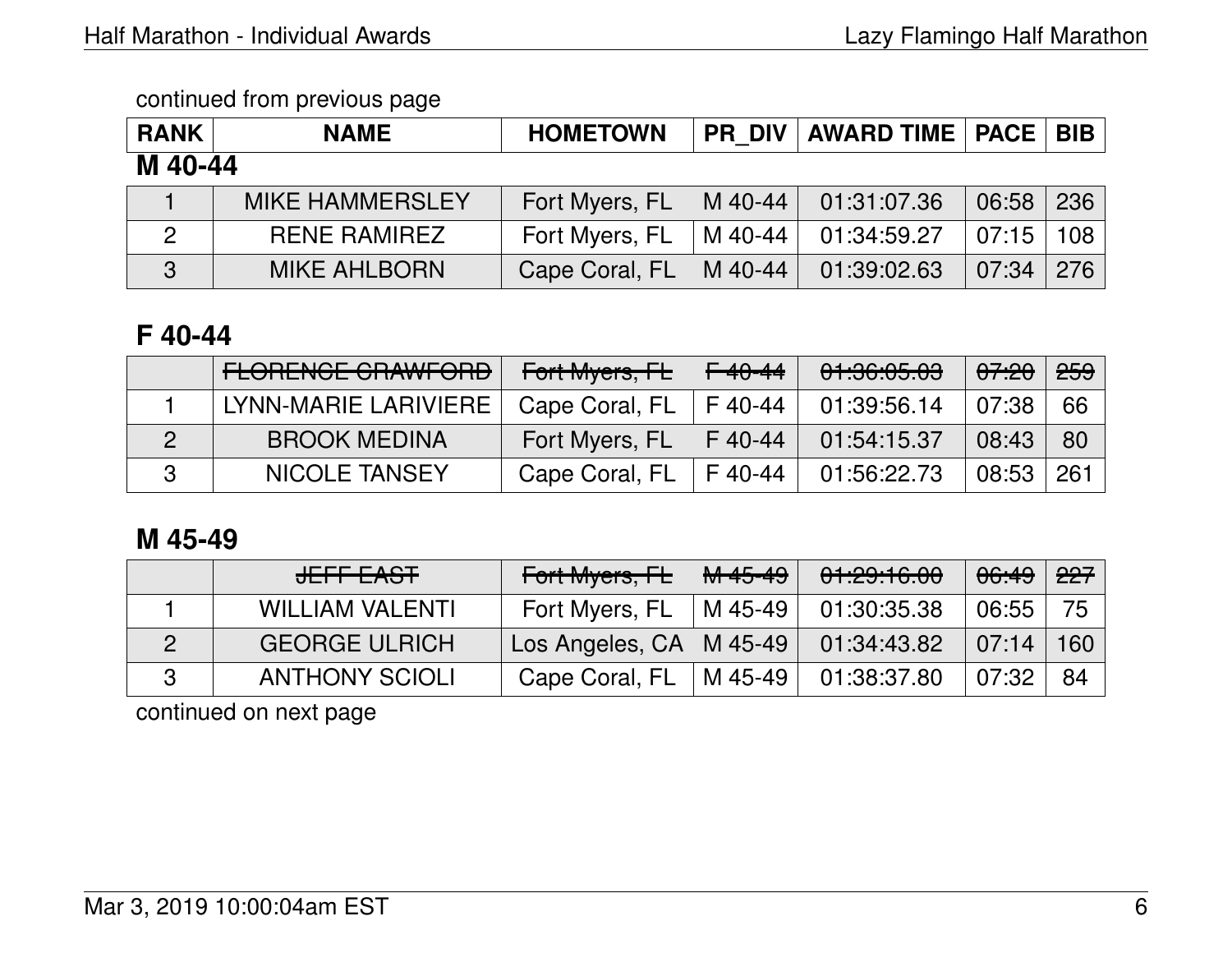| <b>ANK</b> | <b>MF</b> | <b>TOWN</b><br>$\blacksquare$ ) $\blacksquare$<br>нo | <b>DIV</b><br><b>PR</b> | <b>AWARD TIME</b> | <b>PACE</b> | <b>BIE</b> |
|------------|-----------|------------------------------------------------------|-------------------------|-------------------|-------------|------------|
|------------|-----------|------------------------------------------------------|-------------------------|-------------------|-------------|------------|

# **F 45-49**

| <b>MANUELA LYONS</b> | Fort Myers, FL | $F$ 45-49 | 01:42:47.20                         | $\mid 07:51 \mid 157 \mid$     |  |
|----------------------|----------------|-----------|-------------------------------------|--------------------------------|--|
| TASHA WALLACE        | Fort Myers, FL |           | F 45-49   01:44:32.50   07:59   225 |                                |  |
| <b>REEM JISHI</b>    | Naples, FL     | $F$ 45-49 | 01:53:16.83                         | $\mid$ 08:39 $\mid$ 191 $\mid$ |  |

# **M 50-54**

| CHRIS CAJOLET       | Vineyard Haven, MA   | M 50-54 | 01:30:28.65 | 06:55 | <del>196</del> |
|---------------------|----------------------|---------|-------------|-------|----------------|
| <b>JON WILLIAMS</b> | Cape Coral, FL       | M 50-54 | 01:31:50.21 | 07:01 | 269            |
| <b>BRYAN AVERY</b>  | Cape Coral, FL       | M 50-54 | 01:52:02.32 | 08:33 | 150            |
| <b>SEAN KRAMAK</b>  | Saint James City, FL | M 50-54 | 01:52:54.30 | 08:37 | 62             |

# **F 50-54**

| SAMANTHA KEE        | Fort Myers, FL | <del>F 50-54</del> | 01:37:30.65 | <del>07:27</del> | <del>19</del> |
|---------------------|----------------|--------------------|-------------|------------------|---------------|
| <b>DONNA HICKEY</b> | Paducah, KY    | F 50-54            | 01:54:22.36 | 08:44            | 188           |
| LISA ROETH          | Fort Myers, FL | F 50-54            | 01:54:37.30 | 08:45            | 107           |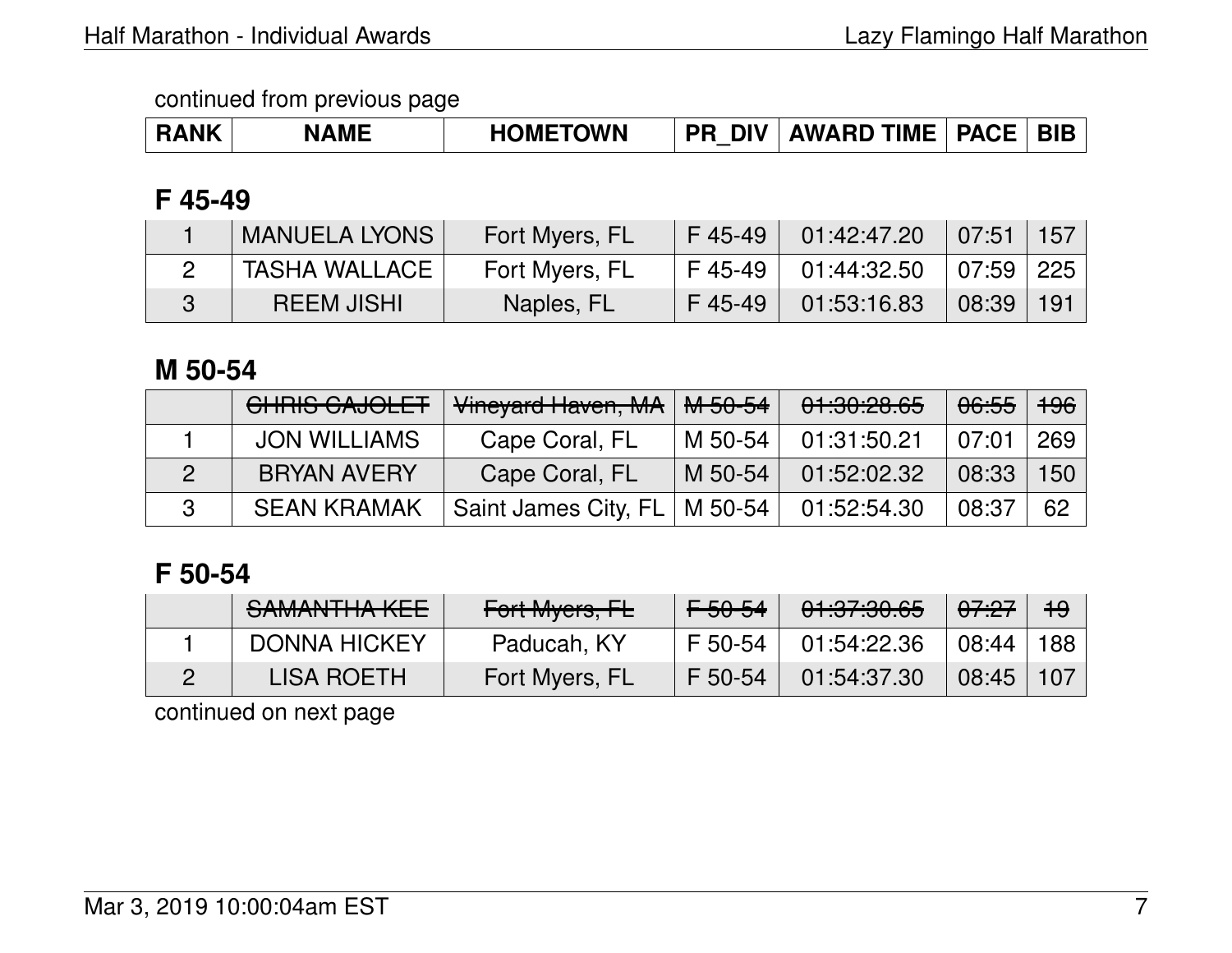| <b>RANK</b> | NAME              | <b>HOMETOWN</b> | PR DIV   AWARD TIME   PACE   BIB |       |     |
|-------------|-------------------|-----------------|----------------------------------|-------|-----|
|             | <b>DONNA PINK</b> | Destin, FL      | F 50-54 Q2:03:15.17              | 09:25 | 167 |

### **M 55-59**

| <b>MICHAEL BRAVO</b>   | Fort Myers, FL |         | $\mid$ M 55-59 $\mid$ 01:36:04.27 | 07:20         | - 22 |
|------------------------|----------------|---------|-----------------------------------|---------------|------|
| <b>RONALD PRABUCKI</b> | Lockport, NY   |         | M 55-59 01:36:55.92               | 07:24   149   |      |
| <b>SCOTT RELF</b>      | Naples, FL     | M 55-59 | 01:39:26.19                       | $07:36$   168 |      |

### **F 55-59**

| ERICA SZILAGYI      | Naples, FL                | F 55-59 | 01:44:39.64                       | 08:00 | 140 |
|---------------------|---------------------------|---------|-----------------------------------|-------|-----|
| <b>KAREN LESLEY</b> | Fort Myers, FL            |         | $\mid$ F 55-59 $\mid$ 01:57:56.88 | 09:00 | 98  |
| JULIE WRIGHT        | Westminster, MA   F 55-59 |         | 01:59:09.74                       | 09:06 | 130 |

# **M 60-64**

| ANDREAS BOEHM            | Cape Coral, FL | M-60-64   | 01:33:37.18                         | 07:09 | $+84$ |
|--------------------------|----------------|-----------|-------------------------------------|-------|-------|
| <b>FRANK VECCHIONE</b>   | Fort Myers, FL |           | $\vert$ M 60-64 $\vert$ 01:39:02.79 | 07:34 | - 61  |
| <b>GEORGE A. PACHECO</b> | Fort Myers, FL | $M$ 60-64 | 01:52:42.95                         | 08:36 | 238   |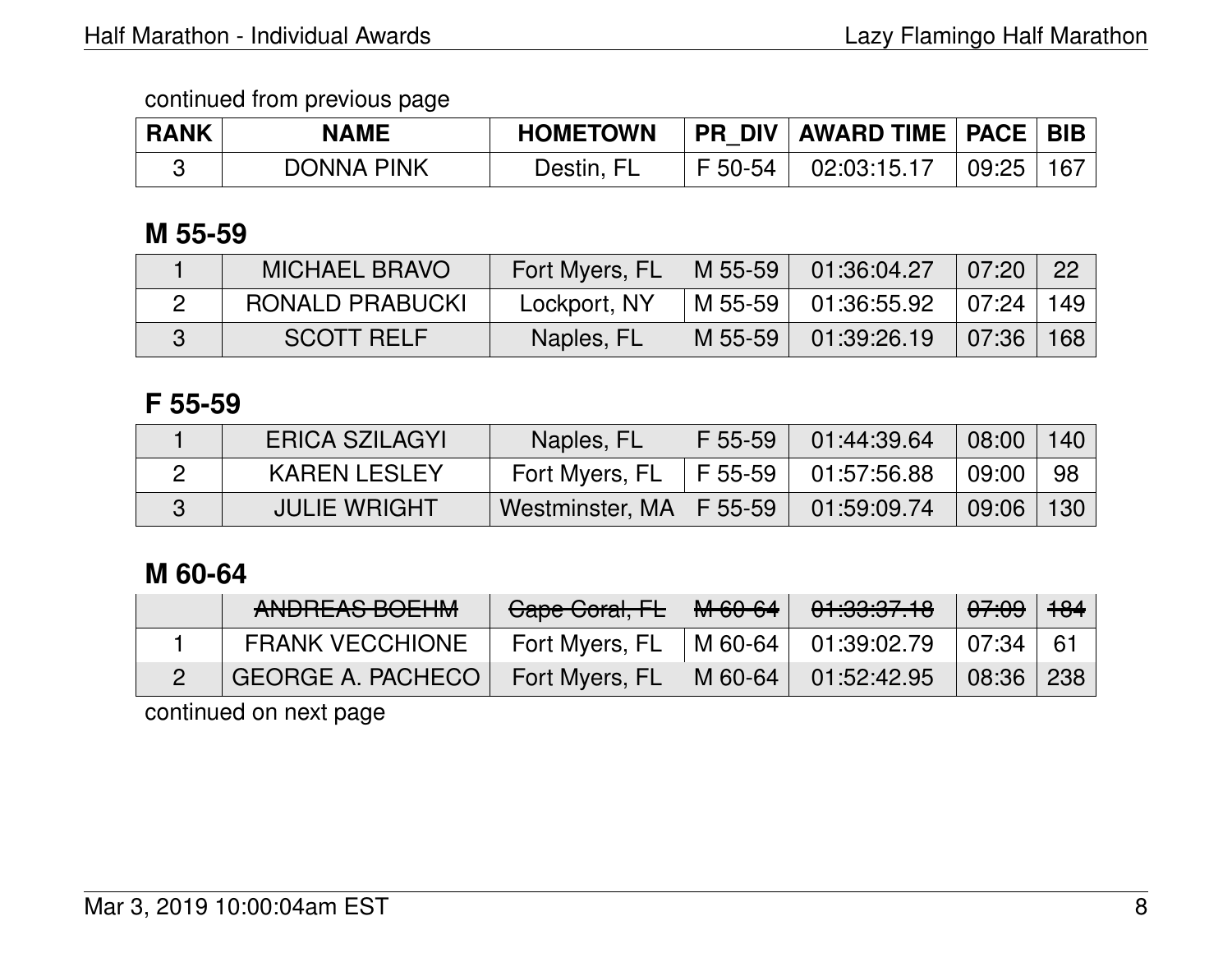| <b>RANK</b> | NAME               | <b>HOMETOWN</b> | PR DIV   AWARD TIME   PACE   BIB          |  |
|-------------|--------------------|-----------------|-------------------------------------------|--|
|             | JEFFREY WINGENROTH | Fort Myers, FL  | M 60-64     01:54:18.98       08:44   239 |  |

## **F 60-64**

| DODIN CMITLE<br><b>TIUDIIY OIVILLIT</b> | Gape Goral, FL | <del>F 60-64</del> | <u>A LA QA AA</u><br><u>UT, JU, CU, UU</u> | 09:08 | <del>105</del> |
|-----------------------------------------|----------------|--------------------|--------------------------------------------|-------|----------------|
| <b>MYRNA CARLL</b>                      | Novi, MI       | F 60-64            | 02:04:00.67                                | 09:28 | 240            |
| <b>ELLEN DEVENY</b>                     | Estero, FL     | F 60-64            | 02:14:07.25                                | 10:14 | 96             |
| <b>CAROL SIMONDS</b>                    | Fort Myers, FL | F 60-64            | 02:20:59.52                                | 10:46 | 123            |

### **M 65-69**

| <b>JOHN KELLER</b>   | Lexington, MA    | M 65-69     | 01:47:24.18 | 08:12          | 70  |
|----------------------|------------------|-------------|-------------|----------------|-----|
| LARRY TOMSIC         | Naples, FL       | M 65-69 $ $ | 01:50:28.41 | $08:26$   178  |     |
| <b>THOMAS CAHILL</b> | Ancaster, Canada | $M$ 65-69   | 02:01:35.86 | $\sqrt{09:17}$ | 171 |

# **F 65-69**

| <b>JOAN FITZPATRICK</b> | Belle River, Canada   F 65-69   02:22:52.04 |                                                 | 10:54 268 |  |
|-------------------------|---------------------------------------------|-------------------------------------------------|-----------|--|
| <b>ELAINE WIDZINSKI</b> | Fort Myers, FL                              | $\mid$ F 65-69 $\mid$ 02:26:53.29   11:13   272 |           |  |